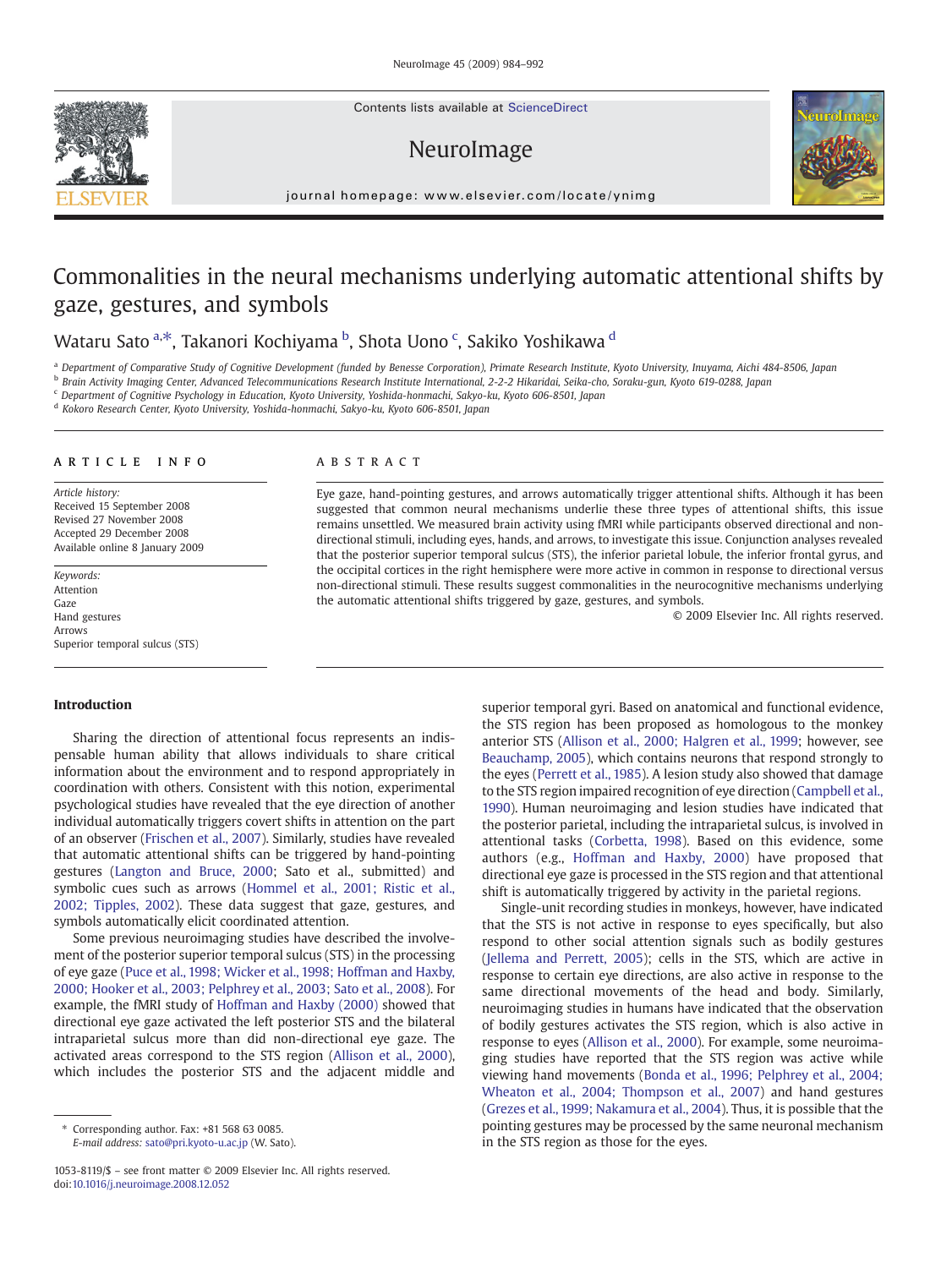Furthermore, a meta-analysis of neuroimaging data has shown shared cortical regions involved in attentional shifts and gaze perception ([Grosbras et al., 2005](#page-8-0)); the STS region, which is activated in response to eyes, is activated by peripheral sensory stimuli, which induce an automatic attentional shift. In addition to the STS region, the inferior parietal lobule and inferior frontal gyrus in the right hemisphere are commonly activated in visually-triggered attentional shifts and gaze perception. These data suggest that the fronto-parietal and temporal brain network could be commonly related to processing attention-triggering stimuli.

Based on these data, we hypothesized that these brain regions are commonly involved in the automatic attentional shifts triggered by gaze, gestures, and symbols. To evaluate this hypothesis, we used fMRI to examine brain activity while participants passively observed directional/non-directional stimuli, including eyes, hands, and arrows. We performed cognitive conjunction analyses ([Price and Friston, 1997;](#page-8-0) [Friston et al., 1999, 2005\)](#page-8-0) to depict the commonalities in the brain activity for directional versus non-directional conditions across stimulus types. We also examined the differences in brain activity by analyzing the interactions between stimulus type and directional condition.

#### Material and methods

#### Participants

Fifteen healthy volunteers (11 women and 4 men; mean age, 22.4 years) participated in this experiment. All participants were right-handed and had normal or corrected-to-normal visual acuity. All participants gave informed consent to participate in the study, which was conducted in accord with institutional ethical provisions and the Declaration of Helsinki. Although two additional participants actually participated, their data were not analyzed because they displayed obvious drowsiness.

#### Experimental design

The experiment was constructed as a within-subject two-factorial design, with stimulus type (eyes/hand/arrow) and directional condition (directional/non-directional) as the factors. To implement a simple experimental design appropriate for cognitive conjunction analyses and to diminish contamination by motor-related components to the brain activity, participants passively viewed the stimuli under a dummy target detection task.

#### Stimuli

The directional stimuli were represented by eyes, hands, or arrows (Fig. 1). For eye stimuli, we prepared gray-scale photographs of fullface, neutral expressions displayed by four females and three males looking left. For hand stimuli, we prepared gray-scale photographs of hands pointing to the left. The arrow stimuli pointing left consisted of horizontal lines subtending 2.0–4.0° horizontally and two oblique lines, which tilted 30–60° from the horizontal line. Mirror images of these stimuli were created using Photoshop 6.0 (Adobe) and used as the stimuli indicating direction to the right.

Stimuli that were neutral for direction were also prepared. For eye stimuli, gray-scale photographs of full-face neutral faces gazing straight ahead were prepared. For hand stimuli, gray-scale photographs of fists were prepared. For arrow stimuli, a lozenge was constructed using the same horizontal and oblique lines used for the directional stimuli. The mirror images of these stimuli were also created to produce the same number of stimuli as presented in the directional condition.

All stimuli were depicted in a rectangle on a gray plane background, subtending 6.3° vertical × 5.0° horizontal. The mean luminance of all images was made constant using MATLAB 6.0 (Mathworks).

In order to ensure that the directional stimuli could trigger automatic attentional shifts, we conducted a preliminary behavioral experiment using a cuing paradigm with 15 participants (11 women and 4 men; mean age, 19.1 years), none of whom took part in the subsequent fMRI experiment. The experiment was conducted on an individual basis outside the scanner. The stimuli were presented on a 19-inch CRT monitor (UltraScan P991, Dell). The experiment consisted of a total of 252 trials. Trials were presented in random order. In each trial, after a central fixation cross appeared for 500 ms, a directional or non-directional stimulus was presented at the center of the screen for 300 ms. Then, a target (a small open circle) was presented in either the left or the right visual field until a response



Fig. 1. Examples of stimuli.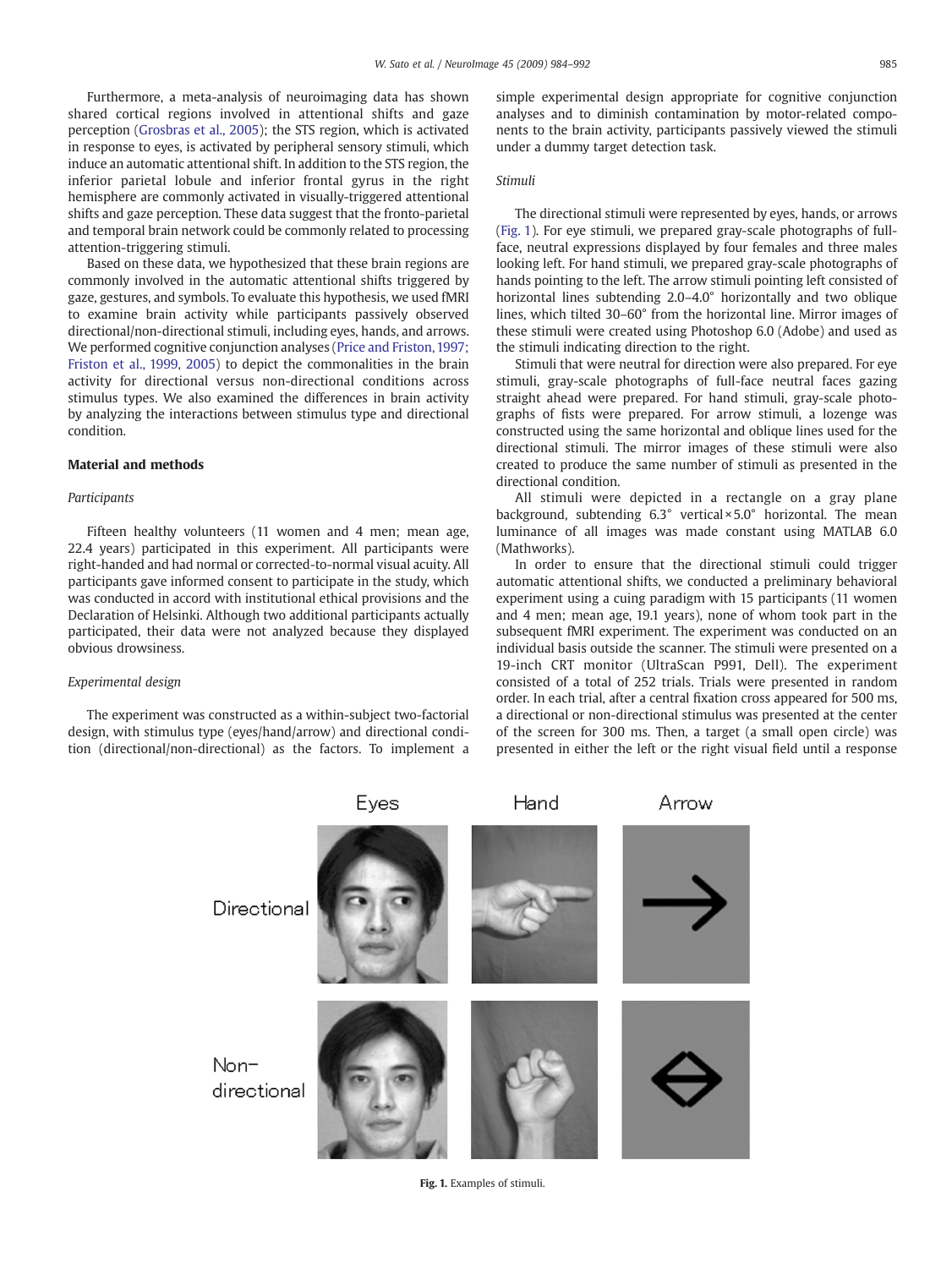was elicited. The participants were asked to localize the target by pressing a button as quickly as possible. Participants were told that the stimuli preceding the targets were not predictive. A 3 (stimulus type: eyes/hand/arrow) × 3 (cue–target validity: valid/neutral/invalid) repeated-measures analysis of variance (ANOVA) was conducted for the correct reaction times (RTs; Fig. 2). The results revealed a significant main effect of cue-target validity  $(F(2,28) = 43.25, p < .001)$ . There were no other significant main effects or interactions  $(ps > .1)$ . Tukey's multiple comparisons for the main effect of cue–target validity indicated that the RTs for the valid conditions were shorter than those for either the neutral or invalid conditions, and that the RTs for the neutral condition were shorter than those for the invalid condition ( $ts(14) > 4.43$ ;  $ps < .001$ ). As confirmation, the simple main effects of cue–target validity were analyzed, and results showed the same patterns for all stimulus types ( $ts(14) > 3.44$ ;  $ps < .005$ ). These results are consistent with those of previous behavioral studies (e.g., [Hietanen, 1999; Hommel et al., 2001;](#page-8-0) Sato et al., submitted) and indicated that the directional eyes, hands, and arrows used in the present fMRI study were consistently able to trigger automatic attentional shifts.

#### Presentation apparatus

The events were controlled using SuperLab Pro 2.0 (Cedrus) implemented on a Windows computer (Dimension 8000, Dell). The stimuli were projected from a liquid crystal projector (DLA-G11, Victor Company) to a mirror that was positioned in a scanner in front of the participant.

#### Procedure

Each participant participated in three experimental sessions. Each session lasted 8 min and consisted of eight 30 s on-epochs, during which experimental stimuli were presented, interleaved with eight 30 s off-epochs, during which a fixation point was presented in the center of the screen. Each session was conducted for one of the three stimulus types (i.e., eyes, hand, or arrow). The order of stimulus type was counterbalanced across participants. Each of the two directional conditions (directional, non-directional) was presented in each onepoch within each session. The order of epochs within each session was counterbalanced across participants.

In each epoch, 30 trials (each lasting 1000 ms) were conducted. In each trial, after the central presentation of a black cross as a fixation point lasting 500 ms, the stimulus was presented for 500 ms in the



center of the screen. In two trials in each epoch, a red cross was presented instead of the stimulus. The order of trials within each epoch was pseudo-randomized.

The participants were instructed to fixate on the center of the screen (i.e., where the fixation point was presented during rest periods). They were instructed to detect a red cross, and then to press a button as quickly as possible. This dummy task was prepared to maintain the arousal and attention of the participants. Participants responded using the index finger of their right hand.

To confirm that the brain activations were not explained by eye movement artifacts, we tested five of the participants while monitoring eye movements in the scanner after image acquisition. The procedure was identical to that of the experiment. Horizontal eye movements were monitored using MR-Eyetracker (Cambridge Research Systems). The number of horizontal eye movements exceeding  $5^\circ$  was minimal under all conditions ( $n<1$  during each epoch) and did not differ significantly across stimulus types or direction conditions (two-way repeated-measures ANOVA,  $p>1$ ).

#### Image acquisition

Image scanning was performed on a 1.5 T scanning system (MAGNEX ECLIPSE 1.5 T Power Drive 250, Shimadzu Marconi, Kyoto, Japan) using a standard radio frequency head coil for signal transmission and reception. A forehead pad was used to stabilize the head. The functional images consisted of 26 consecutive slices parallel to the anterior–posterior commissure plane, covering the whole brain except for the cerebellum. The  $T2*$  weighted gradient echo-planar imaging sequence was used with the following parameters: TR/TE=3000/60 ms; FA=90°; matrix size=64×64; and voxel size=3×3×3 mm. Before the acquisition of functional images, a T2 weighted anatomical image was obtained in the same plane as the functional images using a fast spin echo sequence (TR/TE=9478/80 ms, FA=90°; matrix size=256×256; voxel size=0.75 $\times$ 0.75 $\times$ 3 mm; number of echoes=16). An additional high-resolution anatomical image was also obtained using a 3D RF-FAST sequence (TR/TE=12/4.5 ms; FA=20°; matrix size=256×256; voxel  $dimension = 1 \times 1 \times 1$  mm).

#### Image analysis

Image and statistical analyses were performed using the statistical parametric mapping package SPM2 ([http://www.](http://www.fil.ion.ucl.ac.uk/spm/)fil.ion. [ucl.ac.uk/spm/\)](http://www.fil.ion.ucl.ac.uk/spm/) implemented in MATLAB 6.5 (Mathworks). First, we conducted a slice-timing correction to correct for differences in slice acquisition times during echo-planar scanning in ascending order. We interpolated and resampled the data so that each time series had been obtained at slices that would be acquired at the same time as the reference slice. The reference slice was the middle one. The images were then realigned using the first image as a reference. Data from all participants showed small motion correction  $(1 mm)$ . The T2 weighted anatomical images that were scanned in planes identical to the functional imaging slices were coregistered to the first scan in the functional images. The coregistered T2 weighted anatomical images were then normalized to a standard T2 template image, as defined by the Montreal Neurological Institute (MNI), which involved linear and non-linear three-dimensional transformations ([Friston et al., 1995; Ashburner and Friston, 1999\)](#page-7-0). The parameters estimated from this normalization process were then applied to each of the functional images. Finally, these spatially normalized functional images were resampled to a voxel size of  $2 \times 2 \times 2$  and smoothed with an isotopic Gaussian kernel (10 mm) to compensate for anatomical variability among participants. The highresolution anatomical images were also normalized using the same procedure.

We searched for significantly activated voxels using random-Fig. 2. Mean (with SE) reaction times in the preliminary behavioral experiment. effects analysis. First, we performed single-subject analyses ([Friston](#page-7-0)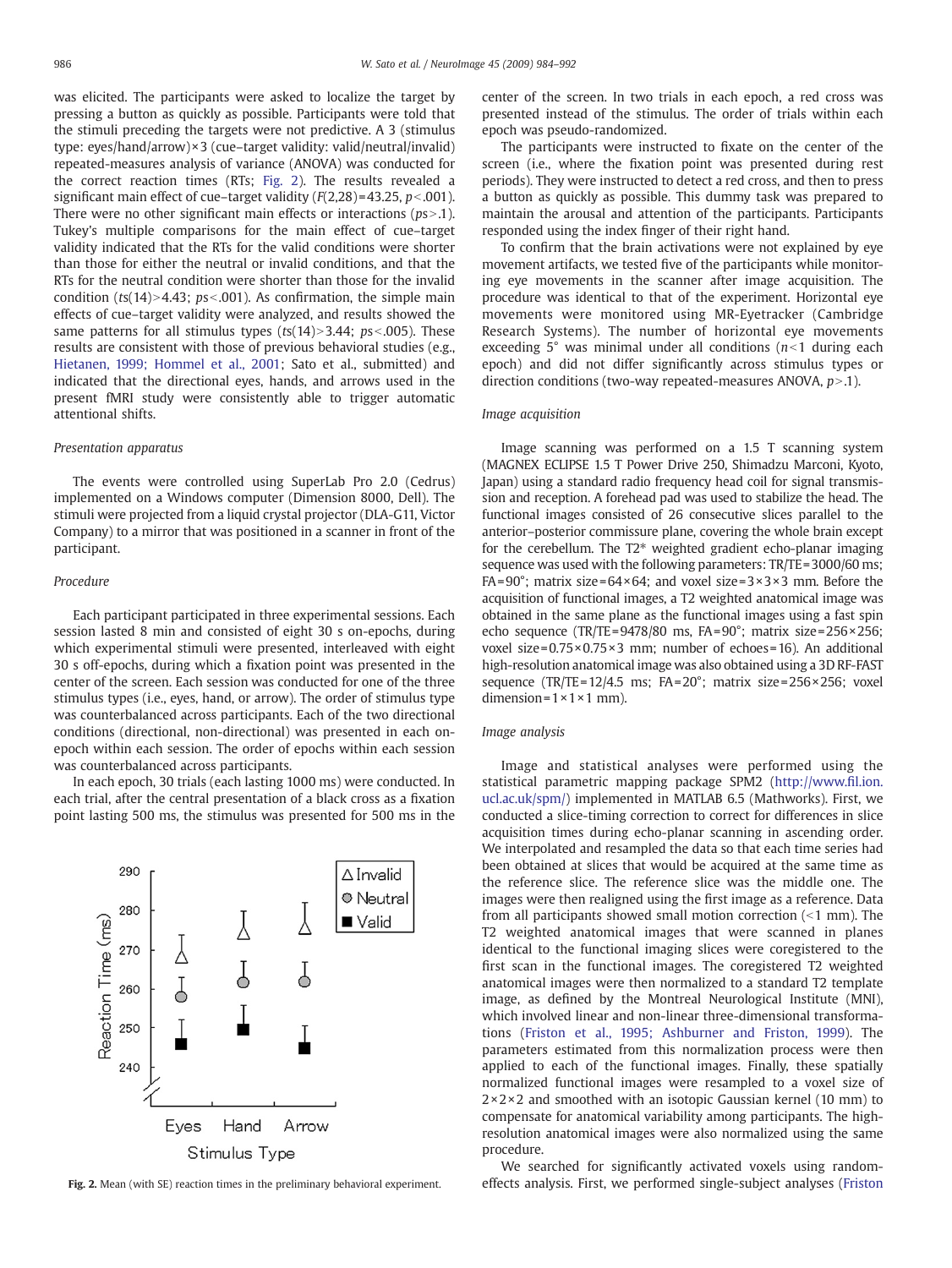<span id="page-3-0"></span>[et al., 1994; Worsley and Friston, 1995\)](#page-7-0). In the single-subject analyses, the design matrix contained six task-related regressors (directional eyes, non-directional eyes, directional hand, non-directional hand, directional arrow, and non-directional arrow), which were modeled by convolving a boxcar function at each condition with a canonical hemodynamic response function (HRF). We used the high-pass filter, composed of the discrete cosine basis function with a cut-off period of 128, to eliminate an artifactually low frequency trend. Serial autocorrelation, assuming a first-order autoregressive model, was estimated from the pooled active voxels using a restricted maximum likelihood (ReML) procedure and used to whiten the data and design matrix ([Friston et al., 2002](#page-8-0)). The least-square estimation was performed on the high-pass-filtered and pre-whitened data and design matrix, giving the estimated parameters. The weighted sum of the parameter estimates in the single-subject analysis constituted contrast images that were used for the second level analysis. A random-effects model analysis was conducted to make statistical inferences at the population level [\(Holmes and Friston, 1998](#page-8-0)).

Initially, the contrast between directional and non-directional conditions was tested for each stimulus type. Voxels were identified as significantly activated if they reached the height threshold of  $p<0.01$ (uncorrected), with the extent threshold of 30 voxels. These analyses were conducted as exploratory analyses for the following statistical tests of commonalities and differences.

Next, to test our prediction that common activity would emerge in response to directional versus non-directional conditions across stimulus types, two types of cognitive conjunction analyses were conducted. We focused on the brain regions that were significantly activated in both analyses.

First, we performed a traditional analysis using interaction masking ([Price and Friston, 1997\)](#page-8-0). For this analysis, we conducted a main effect analysis of directional condition (directional versus nondirectional) using the T-statistic. To search for brain areas that showed similar activity across stimulus types (eyes, hand, and arrow), the main effect was exclusively masked by the F-tests of interactions. For details, voxels where there were significant interactions between effects at a threshold of  $p<.1$  (uncorrected) were eliminated from the statistical parametric map of the main effect. For the main effect contrast, voxels were identified as significantly activated if they reached the height threshold of  $p<0.01$  (uncorrected), with the extent threshold corrected for multiple comparisons ( $p$ <.05). For the brain regions identified in a previous meta-analysis as commonly activated in response to attention and gaze perception tasks (the STS region, the inferior parietal lobule, and the inferior frontal gyrus; [Grosbras et al., 2005](#page-8-0)), we used small-volume correction (SVC) using 10 mm radius spheres. Other areas were corrected for the entire brain volume.

Second, to further confirm the common activity detected by the aforementioned interaction masking analysis, we conducted a newly developed conjunction analysis with the global null hypothesis [\(Friston et al., 1999, 2005\)](#page-7-0). In this analysis, we used the minimum Tstatistic over three orthogonal contrasts, each of which was a main effect of directional condition (directional versus non-directional) for different stimulus type (eyes, hand, and arrow). An intermediate null hypothesis was used to infer a conjunction of  $k>1$  effects at significant voxels ([Friston et al., 2005\)](#page-8-0). Voxels were identified as significantly activated if they reached the height threshold of  $p<.01$  (uncorrected) with the extent threshold of 30 voxels.

Finally, to test the differences in the brain activity under directional versus non-directional conditions across stimulus types, interactions between stimulus type and directional condition were analyzed. We analyzed the specific instances in which higher activity showed greater association with one stimulus type than with the other two stimulus types. For example, the interaction involving higher activity specifically for directional eyes was tested as follows: {(directional eyes−non-directional eyes)−1/2 × [(directional hand−non-directional hand) + (directional arrow-non-directional arrow)]}. Voxels were identified as significantly activated if they reached the height

#### Table 1

Brain regions that exhibited significant activation in response to directional versus non-directional conditions for each stimulus type

| Brain region                | <b>BA</b>                | Eyes         |                |             |         | Hand         |       |             |         | Arrow        |                |                |         |
|-----------------------------|--------------------------|--------------|----------------|-------------|---------|--------------|-------|-------------|---------|--------------|----------------|----------------|---------|
|                             |                          | Coordinates  |                |             | Z-value | Coordinates  |       |             | Z-value | Coordinates  |                |                | Z-value |
|                             |                          | $\mathbf{x}$ | y              | $\mathsf Z$ |         | $\mathbf{x}$ | Y     | $\mathsf Z$ |         | $\mathbf{X}$ | y              | Z              |         |
| R. inferior occipital gyrus | 18                       | 42           | $-78$          | $-12$       | 3.83    |              |       |             |         | 38           | $-84$          | $-10$          | 3.31    |
| R. middle occipital gyrus   | 18                       |              |                |             |         |              |       |             |         |              |                |                |         |
| R. lingual gyrus            | 18                       |              |                |             |         | 14           | $-78$ | $-16$       | 2.78    |              |                |                |         |
| R. fusiform gyrus           | 19                       | 40           | $-50$          | $-20$       | 4.61    |              |       |             |         | 42           | $-66$          | $-20$          | 3.19    |
| R. angular gyrus            | 39                       |              |                |             |         | 32           | $-58$ | 34          | 3.18    |              |                |                |         |
| R. inferior parietal lobule | 40                       | 34           | $-36$          | 30          | 2.77    | 48           | $-52$ | 52          | 3.04    | 44           | $-52$          | 48             | 3.05    |
| R. superior parietal lobule | $7\overline{ }$          |              |                |             |         | 38           | $-62$ | 52          | 3.55    | 38           | $-58$          | 58             | 3.46    |
| R. inferior temporal gyrus  | 37                       |              |                |             |         |              |       |             |         | 40           | $-60$          | $\overline{2}$ | 4.59    |
| R. middle temporal gyrus    | 37                       |              |                |             |         |              |       |             |         | 52           | $-66$          | 2              | 4.55    |
| R. superior temporal gyrus  | 22                       | 48           | $-44$          | 10          | 2.59    |              |       |             |         | 60           | $-42$          | 20             | 3.73    |
| R. amygdala                 | $-$                      | 20           | $-6$           | $-6$        | 2.57    |              |       |             |         |              |                |                |         |
| R. thalamus                 | $\qquad \qquad -$        |              |                |             |         | 12           | $-14$ | $-2$        | 3.19    |              |                |                |         |
| R. cingulate gyrus          | 24                       | 12           | $\overline{0}$ | 26          | 2.83    |              |       |             |         | 12           | $\mathbf{0}$   | 28             | 3.35    |
| R. caudate nucleus (tail)   | $\qquad \qquad -$        |              |                |             |         |              |       |             |         | 16           | $-24$          | 22             | 3.07    |
| R. caudate nucleus (body)   | $\overline{\phantom{a}}$ | 18           | 6              | 24          | 2.62    |              |       |             |         | 10           | 16             | 18             | 2.81    |
| R. precentral gyrus         | 6                        |              |                |             |         |              |       |             |         | 42           | $\overline{4}$ | 40             | 2.87    |
| R. inferior frontal gyrus   | 44                       | 52           | 20             | 32          | 2.58    | 44           | 20    | 36          | 2.60    | 28           | $\overline{4}$ | 28             | 3.25    |
| R. inferior frontal gyrus   | 45                       | 54           | 30             | 18          | 2.63    |              |       |             |         |              |                |                |         |
| R. middle frontal gyrus     | 6                        |              |                |             |         |              |       |             |         | 40           | $\overline{4}$ | 52             | 3.19    |
| L. inferior occipital gyrus | 18                       | $-14$        | $-94$          | $-10$       | 3.00    |              |       |             |         | $-36$        | $-88$          | $-4$           | 3.41    |
| L. middle occipital gyrus   | 18                       |              |                |             |         |              |       |             |         | $-26$        | $-88$          | 10             | 2.78    |
| L. lingual gyrus            | 18                       |              |                |             |         | $-16$        | $-84$ | $-20$       | 2.60    |              |                |                |         |
| L. fusiform gyrus           | 19                       | $-40$        | $-56$          | $-22$       | 3.48    |              |       |             |         | $-42$        | $-60$          | $-14$          | 3.36    |
| L. inferior parietal lobule | 40                       |              |                |             |         |              |       |             |         | $-40$        | $-40$          | 42             | 2.85    |
| L. middle temporal gyrus    | 37                       |              |                |             |         |              |       |             |         | $-40$        | $-56$          | 10             | 3.17    |
| L. superior parietal lobule | $\overline{7}$           |              |                |             |         |              |       |             |         | $-34$        | $-48$          | 60             | 3.08    |
| L. precentral gyrus         | 6                        |              |                |             |         |              |       |             |         | $-32$        | $-14$          | 62             | 2.89    |

The coordinates of activation foci in the MNI system are shown. BA: Brodmann areas.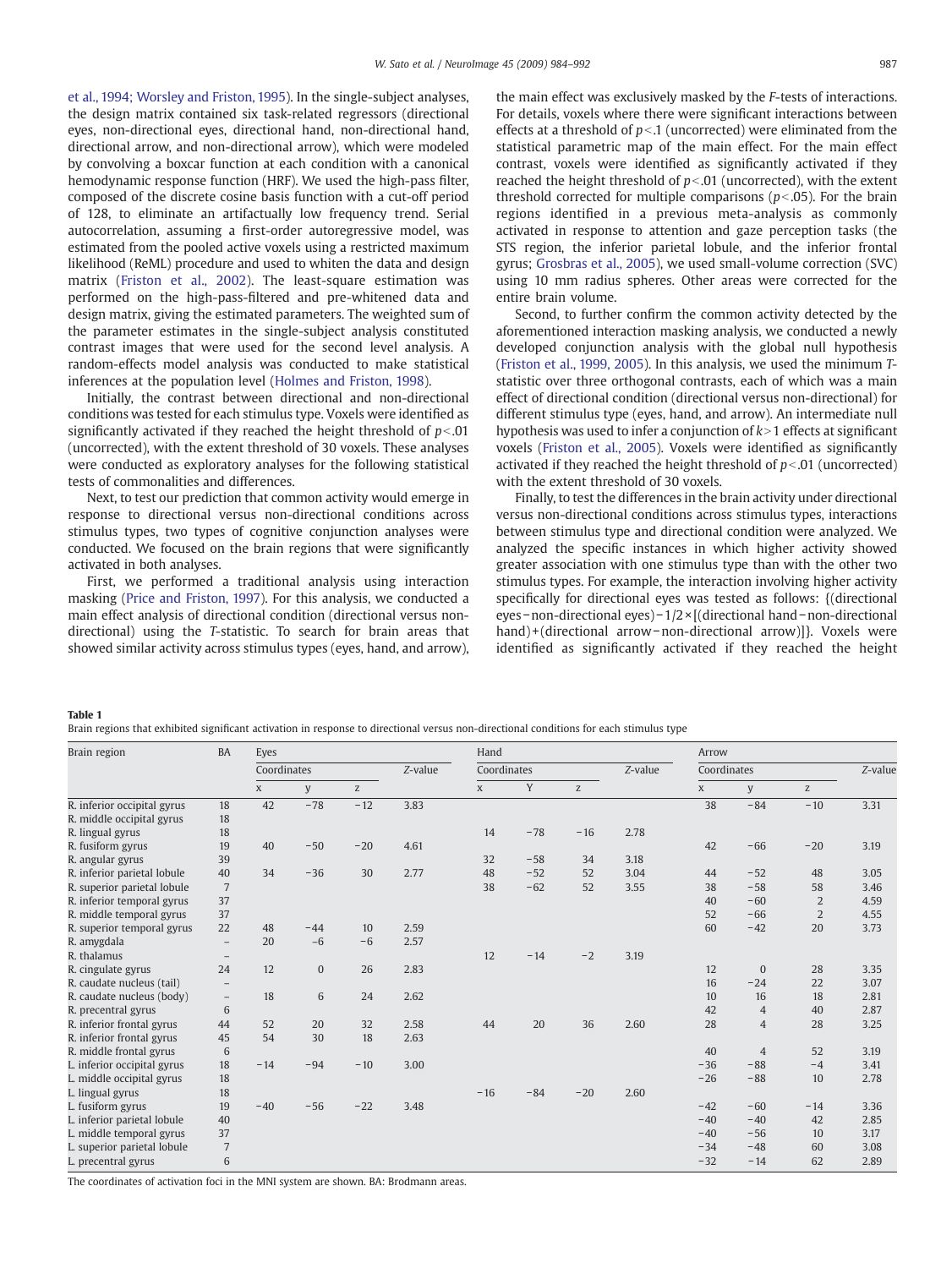<span id="page-4-0"></span>

Fig. 3. Statistical parametric maps indicating the brain regions that were activated in response to directional versus non-directional conditions for eyes, hand, and arrow conditions. The area is overlaid on the normalized anatomical MRI of one of the participants in this study. The numbers above the slices indicate y-axis MNI coordinates.

threshold of  $p<.01$  (uncorrected) with the extent threshold corrected for multiple comparisons ( $p$ <.05).

#### Results

#### Behavioral performance

Performance on the dummy target detection task was close to perfect (correct identification rate of 97.9%). There were no significant differences among stimulus types or directional conditions in the numbers of correct responses or RTs (two-way repeated-measures ANOVA,  $p > 0.1$ ).

#### Neural activity for each stimulus type

The contrast between directional and non-directional conditions was tested for each stimulus type ([Table 1](#page-3-0); Fig. 3). In all three stimulus type conditions, significant activity was detected in the right inferior parietal lobule, the right ventral premotor region, and the bilateral posterior visual cortices. Activity of the right STS region was found for eyes and arrows; this was also the case for hands when a more liberal height threshold was used ( $p<0.05$ , uncorrected). Significant activity in response to arrows in particular was found in some brain regions, including the right middle and inferior temporal gyri and the left superior parietal lobule.

#### Table 2

Brain regions that exhibited significant activation in response to directional versus non-directional conditions for the main effect analysis with interaction masking (left) and the conjunction analysis with the global null hypothesis (right)

| Brain region                | <b>BA</b> | Common activation<br>in both analyses |             | Interaction masking |       |         | Conjunction with global null hypothesis |             |       |      |
|-----------------------------|-----------|---------------------------------------|-------------|---------------------|-------|---------|-----------------------------------------|-------------|-------|------|
|                             |           |                                       | Coordinates |                     |       | Z-value |                                         | Coordinates |       |      |
|                             |           |                                       | X           |                     | Z     |         | X                                       |             | Z     |      |
| R. inferior occipital gyrus | 18        | $*$                                   | 38          | $-84$               | $-10$ | 4.23    | 36                                      | $-86$       | $-8$  | 4.37 |
| R. middle occipital gyrus   | 18        | $\ast$                                | 20          | $-92$               | 8     | 2.75    | 22                                      | $-92$       | 6     | 3.19 |
| R. fusiform gyrus           | 19        | $\ast$                                | 36          | $-64$               | $-20$ | 4.01    | 32                                      | $-64$       | $-20$ | 3.63 |
| R. supramarginal gyrus      | 40        | $\ast$                                | 64          | $-46$               | 20    | 3.22    | 62                                      | $-50$       | 28    | 3.72 |
| R. inferior parietal lobule | 40        | $\ast$                                | 46          | $-50$               | 48    | 3.47    | 42                                      | $-48$       | 46    | 3.67 |
| R. superior parietal lobule |           | $\ast$                                | 38          | $-62$               | 54    | 4.06    | 32                                      | $-62$       | 54    | 4.24 |
| R. middle temporal gyrus    | 21        | $\ast$                                | 52          | $-38$               | $-4$  | 2.51    | 52                                      | $-36$       | $-6$  | 3.17 |
| R. superior temporal gyrus  | 22        | $\ast$                                | 64          | $-44$               | 12    | 3.24    | 64                                      | $-46$       | 16    | 3.19 |
| R, inferior frontal gyrus   | 45        | $\ast$                                | 48          | 26                  | 22    | 2.89    | 48                                      | 24          | 20    | 3.57 |
| R. middle frontal gyrus     | 8         |                                       |             |                     |       |         | 44                                      | 10          | 48    | 3.83 |
| R. middle frontal gyrus     | 46        |                                       |             |                     |       |         | 40                                      | 36          | 34    | 3.03 |
| L. inferior occipital gyrus | 18        |                                       |             |                     |       |         | $-20$                                   | $-90$       | $-4$  | 3.88 |
| L. fusiform gyrus           | 19        |                                       |             |                     |       |         | $-32$                                   | $-74$       | $-10$ | 3.75 |

The coordinates of activation foci in the MNI system are shown. BA: Brodmann areas.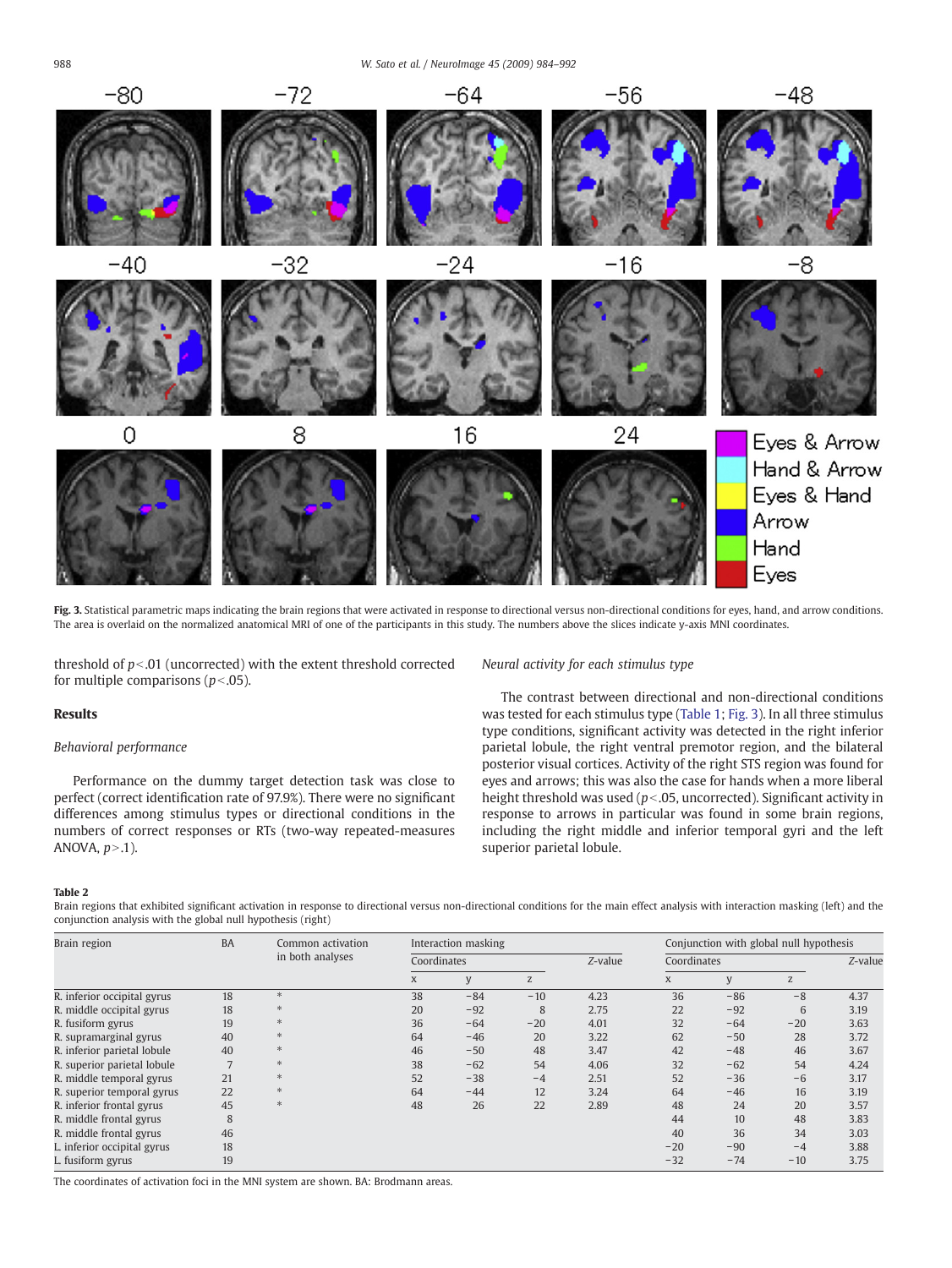### Commonalities in neural activity

In both the interaction masking ([Price and Friston, 1997\)](#page-8-0) and the conjunction analysis with the global null hypothesis ([Friston et al.,](#page-7-0) [1999, 2005](#page-7-0)), the contrast between directional and non-directional conditions revealed significant activation in broad ranges of the STS region and in the inferior parietal lobule in the right hemisphere [\(Table 2](#page-4-0), Fig. 4). The right ventral premotor region, including the pars opercularis of the inferior frontal gyrus, was also significantly activated. In addition, significant activation of the occipital cortices was observed in the right hemisphere.

#### Differences in neural activity

No specific activity indicated significant activation in response to directional versus non-directional eyes. However, it is interesting to note that there was a small activation in the right amygdala in response to directional versus non-directional eyes (x—22, y—8, z—14; Z= 2.40). No specific activity indicated significant activation in response to hand stimuli. Significant activation was observed in the right posterior temporal cortices, including the activation foci of the inferior and middle temporal gyri, and the left superior parietal lobule, extending into the precentral gyrus, in response to directional versus non-directional arrows [\(Table 3](#page-6-0)).

#### **Discussion**

#### Commonalities

The STS region, the inferior parietal lobule, the inferior frontal gyrus, and the occipital cortices in the right hemisphere showed higher activity in response to directional than to non-directional eye, hand, and arrow stimuli. The activation of the STS region and posterior parietal cortices in response to directional versus non-directional eyes is consistent with the results of previous studies that compared directional versus non-directional eyes (e.g., [Hoffman and Haxby,](#page-8-0) [2000](#page-8-0)). Our results extend the notion that the same brain regions are active in the processing of directional stimuli depicting hands or



Fig. 4. (a) Statistical parametric maps indicating the brain regions that were activated in common in response to directional versus non-directional stimuli depicting eyes, hands, and arrows. The right hemisphere is shown. The areas of activation are rendered on spatially normalized brains. (b) Statistical parametric maps of the representative brain regions that exhibited higher activation for directional versus non-directional stimuli depicting eyes, hands, and arrows. The area is overlaid on the normalized anatomical MRI of one of the participants involved in this study. STS=superior temporal sulcus region; IPL=inferior parietal lobule; IFG=inferior frontal gyrus. (c) Mean percent signal changes (with SE) of representative brain regions that were highly activated in response to directional versus non-directional stimuli depicting eyes, hands, and arrows. The data were calculated by first sampling the spherical voxels of interest (10 mm radius) of these regions at the sites of peak activation in comparing directional versus non-directional conditions and then subtracting the mean signal value of the resting condition (baseline) obtained from those in the activation periods. Because of the time lag of hemodynamic responses, the first two images of each period were discarded.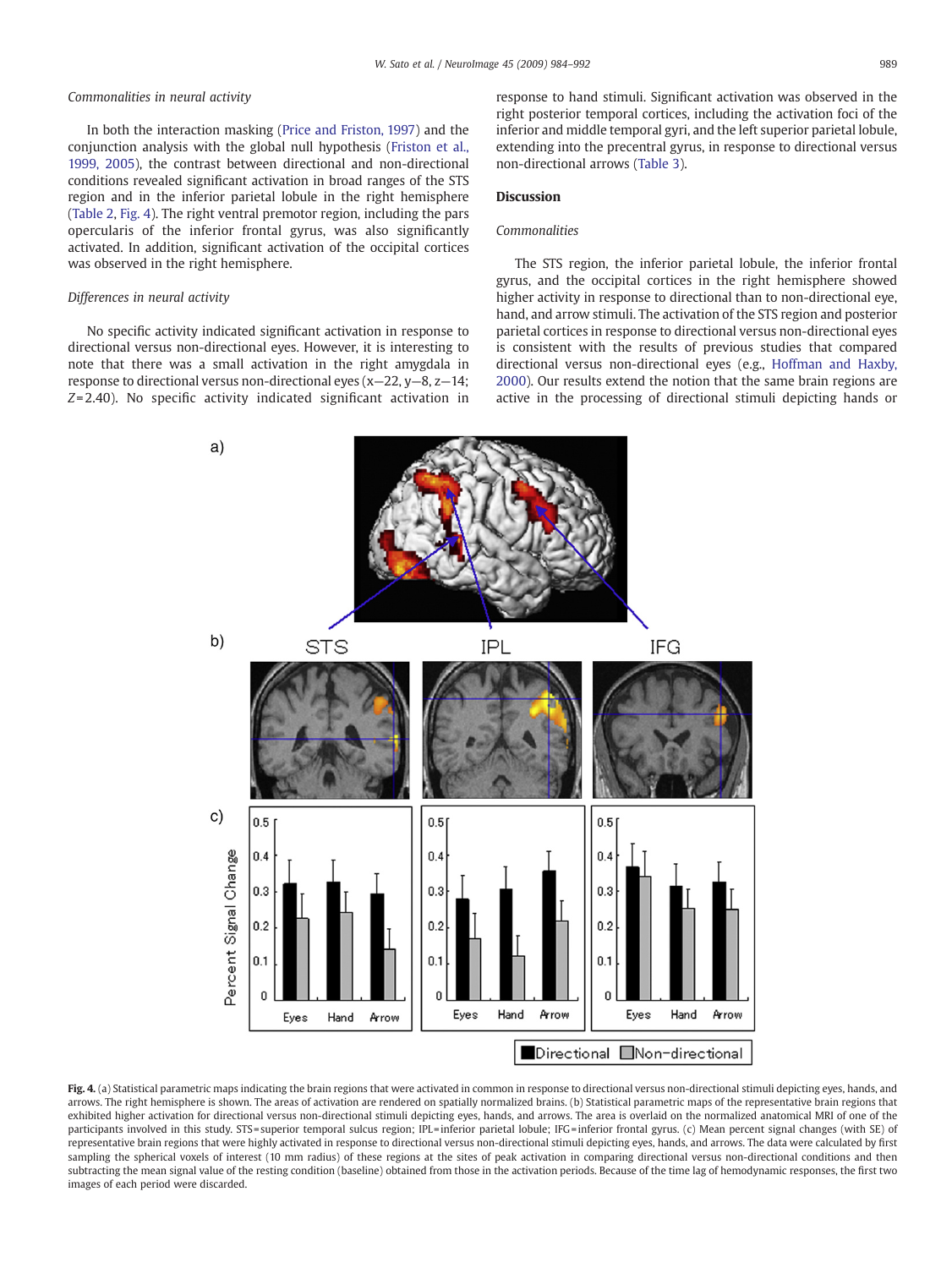### <span id="page-6-0"></span>Table 3

Brain regions that exhibited significant activation in response to directional versus nondirectional conditions specifically for arrow stimuli

| Brain region                | <b>BA</b>      | Coordinates |       | Z-value |      |
|-----------------------------|----------------|-------------|-------|---------|------|
|                             |                | X           | v     | Z       |      |
| R, inferior temporal gyrus  | 37             | 42          | $-60$ |         | 4.47 |
| R. middle temporal gyrus    | 37             | 52          | $-66$ |         | 4.19 |
| L. superior parietal lobule |                | $-16$       | $-52$ | 46      | 3.22 |
| L. superior parietal lobule | $\overline{2}$ | $-28$       | $-48$ | 60      | 3.65 |
| L. post central gyrus       | $\overline{2}$ | $-44$       | $-26$ | 44      | 3.28 |
| L. precentral gyrus         | 6              | $-32$       | $-8$  | 42      | 3.14 |
|                             |                |             |       |         |      |

The coordinates of activation foci in the MNI system are shown. BA: Brodmann areas.

arrows. The inferior frontal gyrus was also active while viewing these stimuli. These results are in accordance with a meta-analysis of neuroimaging data that indicated that these areas are commonly activated in visual attention and gaze perception ([Grosbras et al.,](#page-8-0) [2005](#page-8-0)). However, [Grosbras et al. \(2005\)](#page-8-0) noted that the meta-analysis included methodologically different studies, particularly in regard to gaze, and that no single study had revealed such commonality. In the present study, we found that a shared neural network was active while viewing directional stimuli depicted by gaze, gestures, and symbols.

Some authors have proposed that the STS region is involved in the visual analysis of gaze direction. However, [Allison et al. \(2000\)](#page-7-0) reviewed the neuroscientific data and proposed that the observation of bodily gestures also activates the STS region. For example, some neuroimaging studies have reported that the STS region was active while hand movements were viewed (e.g., [Bonda et al., 1996\)](#page-7-0). These data suggest that the STS region may be involved not only in gazerelated functions but also in more general functions related to biologically significant signals.

Furthermore, a lesion study in monkeys questioned whether the activity of the STS neurons was specifically related to biological stimuli ([Eacott et al., 1993](#page-7-0)). In this study, the researchers damaged the monkeys' STS region and examined their ability to learn to visually discriminate character shapes and orientation and gaze direction. Monkeys with STS lesions demonstrated general impairment in visual discrimination that was not limited to gaze direction. In the context of our data showing the common activation of the STS region in response to gaze, hands, and arrows, these results suggest that the STS region is related to general functions, and not specifically to biological stimuli.

Experimental psychological studies indicate that eyes [\(Frischen](#page-7-0) [et al., 2007](#page-7-0)), hands (e.g., Sato et al., submitted), and arrows (e.g., [Hommel et al., 2001](#page-8-0)) commonly trigger automatic attentional shifts. Consistent with these behavioral findings, a meta-analysis of neuroimaging data found common activity in the STS region in regard to attentional shifts and gaze perception ([Grosbras et al., 2005\)](#page-8-0). Neuropsychological studies in humans have also shown that damage to this region impairs general stimulus-driven attention ([Karnath,](#page-8-0) [2001\)](#page-8-0). These data suggest that activation of the STS region in response to directional stimuli could be involved in automatic attentional orienting towards the cued direction, regardless of the kind of attention-triggering stimulus.

Furthermore, our data indicated that along with the STS region, the inferior parietal lobule and the inferior frontal gyrus in the right hemisphere were active while viewing directional versus not nondirectional stimuli depicting gaze, hands, and arrows. The activation of these regions has consistently been observed in previous neuroimaging studies of stimulus-driven attentional shifts ([Corbetta and](#page-7-0) [Shulman, 2002\)](#page-7-0). On reviewing the neuroimaging data, [Corbetta and](#page-7-0) [Shulman \(2002\)](#page-7-0) proposed that sensory stimuli of potentially high behavioral significance could reorient attention and that the ventral fronto-parietal network may be related to the processing of such behaviorally significant stimuli. In this theoretical framework, our results may be interpreted as indicating that all gaze, bodily gestures, and symbols represent behaviorally significant stimuli that induce

automatic attentional shifts. Thus, they commonly activate the neural network related to automatic attention reorientation, which specifically includes the STS region, the inferior parietal lobule, and the inferior frontal gyrus in the right hemisphere.

Our results showed the activation of the right occipital cortices in response to directional and non-directional cues. The activation of the occipital cortices has been reported in some previous studies of stimulus-driven attentional shifts (e.g., [Downar et al., 2000](#page-7-0)) and could be interpreted as reflecting enhanced visual processing ([Corbetta,1998](#page-7-0)).

Our results showed activity primarily in the right hemisphere in response to directional cues. This pattern is consistent with previous neuroimaging reports that have consistently indicated right hemispheric dominance in attentional tasks (e.g., [Downar et al., 2000](#page-7-0)). A recent behavioral study also indicated that automatic attentional shifts triggered by eye gaze were dominant in the right hemisphere ([Okada et al., 2006](#page-8-0)). It may be possible to interpret this right hemispheric dominance in the context of the more general literature addressing visual spatial processing. Some lesion studies have shown that the STS region ([Karnath, 2001\)](#page-8-0), the inferior parietal lobule ([Mort](#page-8-0) [et al., 2003\)](#page-8-0), and the inferior frontal gyrus ([Husain and Kannard, 1996\)](#page-8-0) of the right hemisphere were involved in spatial awareness and exploration. These data suggest that the right hemispheric dominance in the present study may reflect the spatial processing triggered by directional gaze, gestures, and symbols.

Our results showed commonalities in brain activity while viewing attention-triggering stimuli depicted by gaze, gestures, and symbols. These results are consistent with those emerging from human developmental studies indicating that infants follow the direction of attention of adults, which were indicated by eyes or hand-pointing gestures ([Csibra, 2003\)](#page-7-0). Animal studies have also demonstrated that monkeys follow the direction of gaze of other individuals [\(Emery et al.,](#page-7-0) [1997](#page-7-0)). Furthermore, an animal study has indicated that chimpanzees showed exogenous attentional shifting while viewing arrows [\(Itakura,](#page-8-0) [2001\)](#page-8-0). These developmental and comparative data suggest that a shared neurocognitive mechanism underlying the automatic attentional shifts in response to gaze, gestures, and some kinds of symbols may have developed innately in human beings through the evolutionary process.

It should be noted that a previous study [\(Hietanen et al., 2006\)](#page-8-0) has reported partially conflicting results regarding STS activity in response to eyes and arrows. That study reported that the STS region was active in response to directional versus non-directional arrows, but not directional versus non-directional eyes. This difference in results may be explained in terms of the methodological differences between studies. First, whereas [Hietanen et al. \(2006\)](#page-8-0) used schamatic drawings to depict eys condition, we used photographic stimuli. Schematic drawings lack ecological validity compared to photos. A previous subdural electroencephalographic study has reported that the amplitudes of some face-related electrophysiological components in the STS region were smaller for line-drawings than for photographs of faces [\(McCarthy et al., 1999](#page-8-0)). Hence, our use of photographic stimuli might have enhanced the response of the STS region. Second, whereas [Hietanen et al. \(2006\)](#page-8-0) conducted separate contrasts for each stimuls type and tested the overlap of clusters, we conducted statistical conjunction analyses. Our results pertaining to the contrasts for each stimulus type indicated that the activity of the STS region was more evident in response to arrows than to eyes, as [Hietanen et al. \(2006\)](#page-8-0) found; however, our conjunction analyses detected activation of this region common to all stimulus types. We believe that conjunction analyses are more sensitive for analyzing commonalities in brain activity.

#### Differences

Some brain regions showed differential activity in response to directional versus non-directional conditions across stimulus types.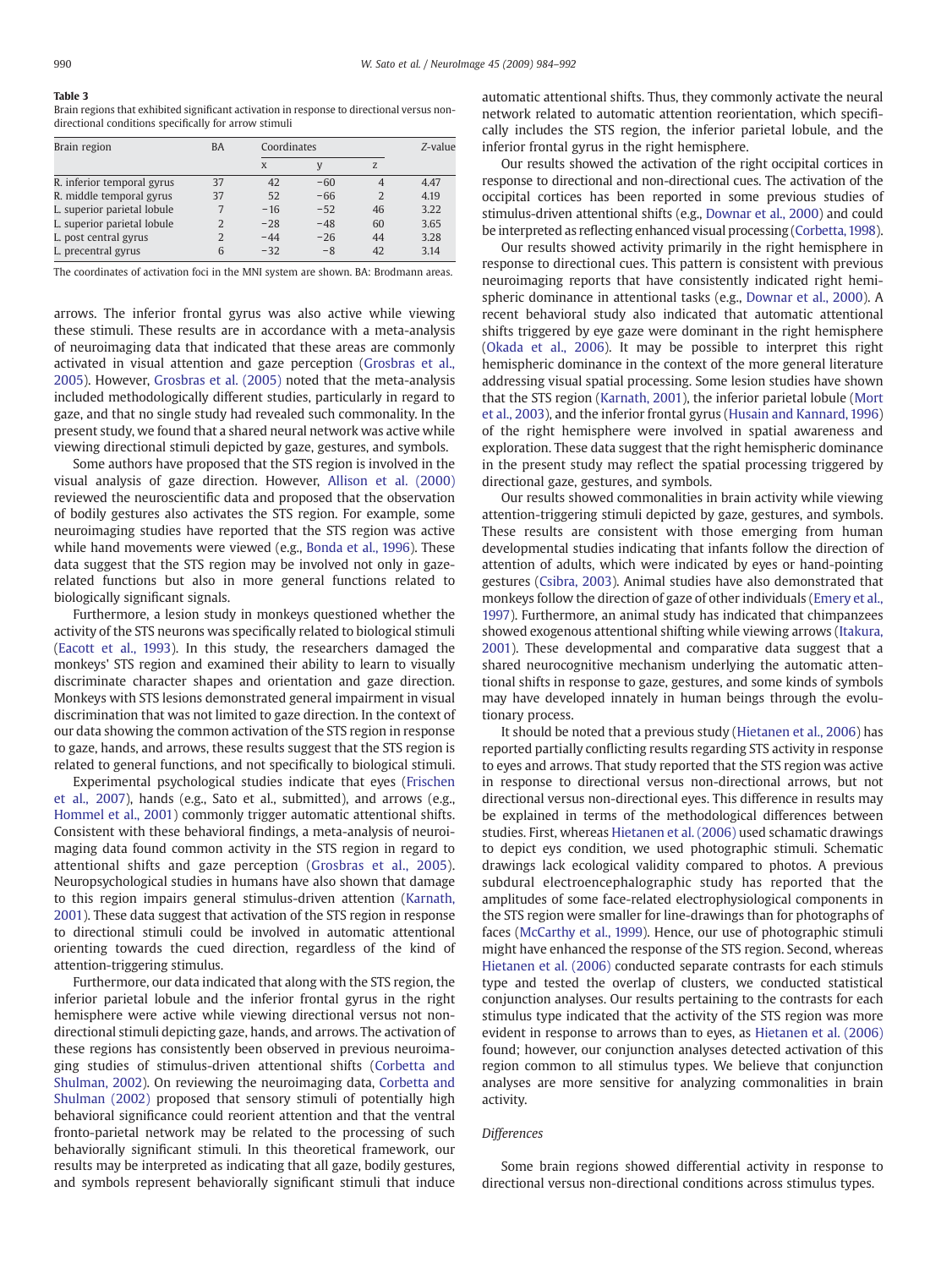<span id="page-7-0"></span>In particular, the right inferior and middle temporal gyri and the left superior parietal lobule showed activation only in response to directional arrows. The activity in the broad region of the temporal cortices, including the posterior middle temporal gyrus and the left superior parietal lobule, is consistent with data emerging from a previous study that investigated the observation of symbols associated with traffic rules (Donohue et al., 2005). This study further compared correct versus incorrect symbols and found that the posterior middle temporal gyrus was more active in response to correct than to incorrect symbols. Based on these results, the researchers suggested that the posterior middle temporal gyrus might play a role in the retrieval of the meanings of the symbols. In the context of these data, the brain regions identified by the current study may also be related to cognitive processing involved in the meanings implied by directional symbols.

We found a small activation in the amygdala specifically in response to directional eyes. This finding is consistent with evidence from recent lesion studies reporting that damage to the amygdala impaired automatic attentional shifting by eyes (Akiyama et al., 2007; Okada et al., 2008). A previous electrophysiological study in monkeys showed that that some neurons in the amygdala were selectively activated for faces [\(Leonard et al., 1985](#page-8-0)). Together with these data, our results suggest that the amygdala may be specifically related to the processing of directional eyes.

Although our results did not show clear differences across stimulus types, this may be attributable to our task, in which only the directionality was manipulated and participants passively viewed the stimuli. Previous neuroimaging studies using gaze, gestural, or symbolic stimuli have suggested that specific activity can be connected to certain stimulus types. For example, [Kampe et al.](#page-8-0) [\(2001\)](#page-8-0) showed that attractiveness ratings for eyes were positively correlated with the activity of the ventral striatum. [Lotze et al. \(2006\)](#page-8-0) reported that the observation of emotional gestures activated the ventrolateral prefrontal cortex. Donohue et al. (2005) showed that effortful retrieval of newly learned meanings for symbols activated the dorsolateral prefrontal cortex. It would be interesting in future studies to apply cognitive manipulations to further reveal commonalities and differences in regard to the processing of gaze, gestures, and symbols.

#### Methodological considerations

To analyze commonalities in brain activity, we conducted two types of conjunction analyses, the interaction masking [\(Price and](#page-8-0) [Friston, 1997\)](#page-8-0) and the conjunction analysis with the global null hypothesis (Friston et al., 1999, 2005), and focused on the brain regions producing significant results in both analyses. The interaction masking test was the first conjunction test in which the statistical map of main effect was exclusively masked by the significant interaction map regarded as positive for the conjunction. This analysis can detect the common activations across contrasts, discounting the effects not common to all contrasts [\(Price and Friston, 1997](#page-8-0)). To avoid potential errors in the use of interaction masking alone, we used this analysis along with conjunction analysis with the global null hypothesis. The latter analysis can reveal the brain regions where the contrasts are consistently high and jointly significant ([Friston et al., 2005\)](#page-8-0). We also verified the existence of common effects by plotting the signal changes within the regions detected by these statistical tests. We believe that our cautious procedure correctly evaluated the commonalities in brain activity.

An alternative approach to test the commonalities in brain activity may be a conjunction analysis with a conjunction null hypothesis [\(Nichols et al., 2005](#page-8-0)). However, this method has been criticized as too conservative and hence as causing false negative errors in neuroimaging data analysis, especially considering the problem of multiple comparisons ([Friston et al., 2005](#page-8-0)). Our preliminary analyses consistently showed that the test of [Nichols et al. \(2005\)](#page-8-0) produced conservative results relative to the present two types of analyses; for example, we found activity of the right STS region only when we used a more liberal height threshold of uncorrected  $p<0.05$ . Further methodological studies may be necessary to determine the definitive procedure for assessing commonalities in brain activity.

One methodological limitation of this study should be noted. Because we did not use a cueing paradigm during image scanning, the direct link between neural activity and behavioral performance remained untested. We used a simple two-factorial design without a target factor in the scanner because the cognitive conjunction analysis was not appropriate for implementation of complex factorial designs (cf. [Friston et al., 2005\)](#page-8-0). Future research that examines the relationship between brain activity and behavioral performance may provide further evidence regarding the brain mechanisms involved in the cognitive functions subserved by the brain activity we observed.

#### Conclusion

Our results showed that the STS region, the inferior parietal lobule, the inferior frontal gyrus, and the occipital cortices in the right hemisphere were, together, more active in response to directional than non-directional stimuli, including eyes, hands, and arrows. These results suggest commonalities in the neurocognitive mechanisms underlying the automatic attentional shifts triggered by gaze, gestures, and symbols.

#### Acknowledgments

We thank Dr. A. Nakamura for technical support, and Professors M. Matsumura and A. Miyake for helpful advice. This study was supported by Special Coordination Funds for promoting Science and Technology provided by The Science and Technology Agency of the Japanese Government.

#### References

- Akiyama, T., Kato, M., Muramatsu, T., Umeda, S., Saito, F., Kashima, H., 2007. Unilateral amygdala lesions hamper attentional orienting triggered by gaze direction. Cereb. Cortex 17, 2593–2600.
- Allison, T., Puce, A., McCarthy, G., 2000. Social perception from visual cues: role of the STS region. Trends Cogn. Sci. 4, 267–278.
- Ashburner, J., Friston, K., 1999. Nonlinear spatial normalization using basis functions. Hum. Brain Mapp. 7, 254–266.
- Beauchamp, M.S., 2005. See me, hear me, touch me: multisensory integration in lateral occipital-temporal cortex. Curr. Opin. Neurobiol. 15, 145–153.
- Bonda, E., Petrides, M., Ostry, D., Evans, A., 1996. Specific involvement of human parietal systems and the amygdala in the perception of biological motion. J. Neurosci. 16, 3737–3744.
- Campbell, R., Heywood, C.A., Cowey, A., Regard, M., Landis, T., 1990. Sensitivity to eye gaze in prosopagnosic patients and monkeys with superior temporal sulcus ablation. Neuropsychologia 28, 1123–1142.
- Corbetta, M., 1998. Frontoparietal cortical networks for directing attention and the eye to visual locations: identical, independent, or overlapping neural systems? Proc. Natl. Acad. Sci. U. S. A. 95, 831–838.
- Corbetta, M., Shulman, G.L., 2002. Control of goal-directed and stimulus-driven attention in the brain. Nat. Rev., Neurosci. 3, 201–215.
- Csibra, G., 2003. Teleological and referential understanding of action in infancy. Philos. Trans. R. Soc. Lond., B Biol. Sci. 358, 447–458.
- Donohue, S.E., Wendelken, C., Crone, E.A., Bunge, S.A., 2005. Retrieving rules for behavior from long-term memory. NeuroImage 26, 1140–1149.
- Downar, J., Crawley, A.P., Mikulis, D.J., Davis, K.D., 2000. A multimodal cortical network for the detection of changes in the sensory environment. Nat. Neurosci. 3, 277–283.
- Eacott, M.J., Heywood, C.A., Gross, C.G., Cowey, A., 1993. Visual discrimination impairments following lesions of the superior temporal sulcus are not specific for facial stimuli. Neuropsychologia 31, 609–619.
- Emery, N.J., Lorincz, E.N., Perrett, D.I., Oram, M.W., 1997. Gaze following and joint attention in rhesus monkeys (Macaca mulatta). J. Comp. Psychol. 111, 286–293.
- Frischen, A., Bayliss, A.P., Tipper, S.P., 2007. Gaze cueing of attention: visual attention, social cognition, and individual differences. Psychol. Bull. 133, 694–724.
- Friston, K.J., Jezzard, P., Turner, R., 1994. Analysis of functional MRI time-series. Hum. Brain Mapp. 1, 153–171.
- Friston, K.J., Ashburner, J., Frith, C.D., Poline, J.B., Heather, J.D., Frackowiak, R.S.J., 1995. Spatial registration and normalization of images. Hum. Brain Mapp. 3, 165–189.
- Friston, K.J., Holmes, A.P., Price, C.J., Buchel, C., Worsley, K.J., 1999. Multisubject fMRI studies and conjunction analyses. NeuroImage 10, 385–396.